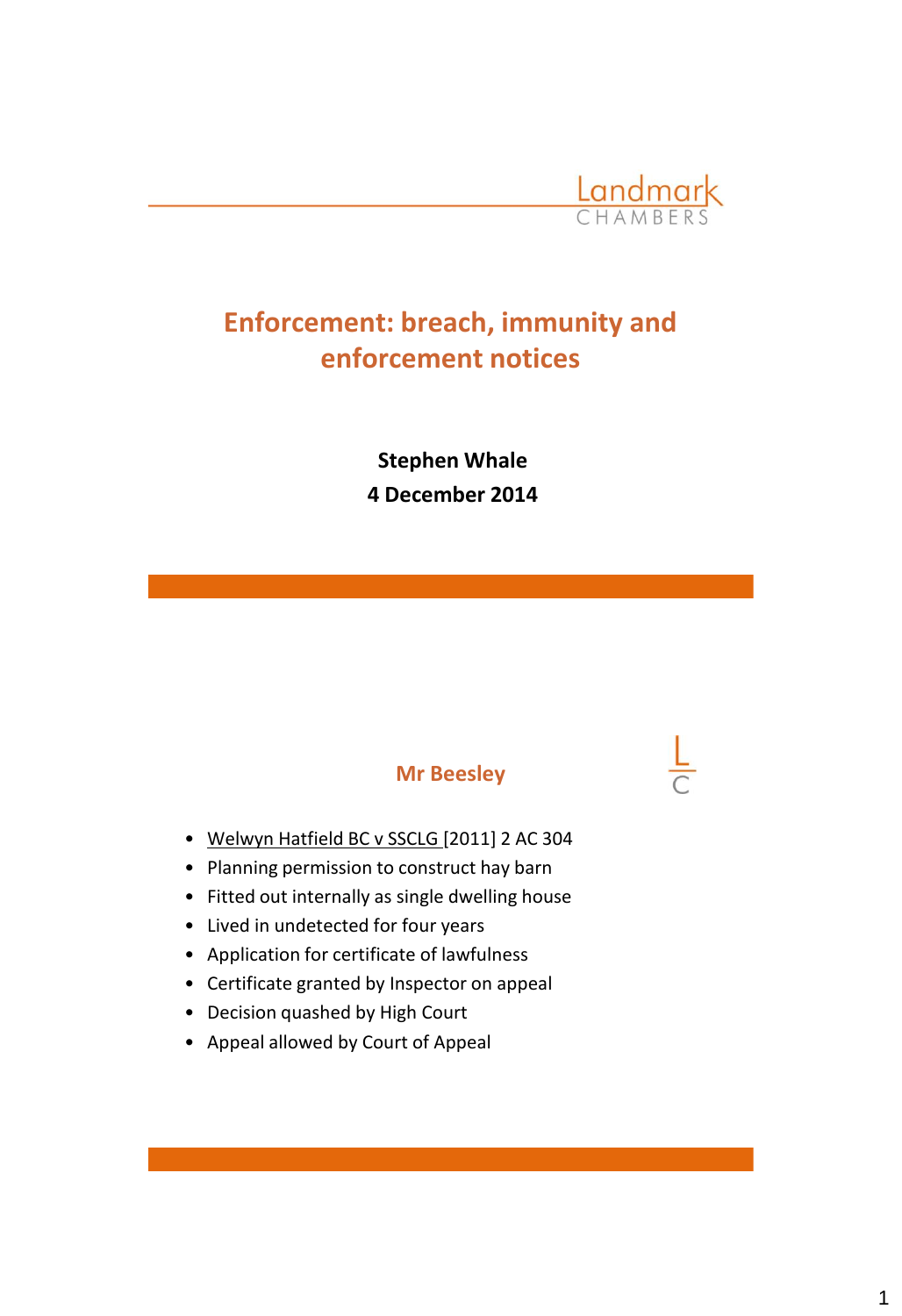# **Enter the Supreme Court…**

- 
- Local planning authority's appeal allowed
- No change of use from permitted barn to dwelling house
- Therefore no section 171B(2) change of use
- Local planning authority entitled to enforce
- Positive deception on the part of Mr Beesley in matters integral to the planning process; direct intention to undermine, and had undermined, that process
- Had section 171B(2) applied and the four years elapsed, local planning authority still entitled to take enforcement action



- Fidler v SSCLG [2011] EWCA Civ 1159
- Construction of new dwelling house in clandestine fashion, using shield of straw bales and a tarpaulin to conceal
- Lived in undetected for four years
- Dwelling revealed
- Enforcement notice served
- Ground (d) appeal
- Finding that four-year period began when straw bales removed; appeal dismissed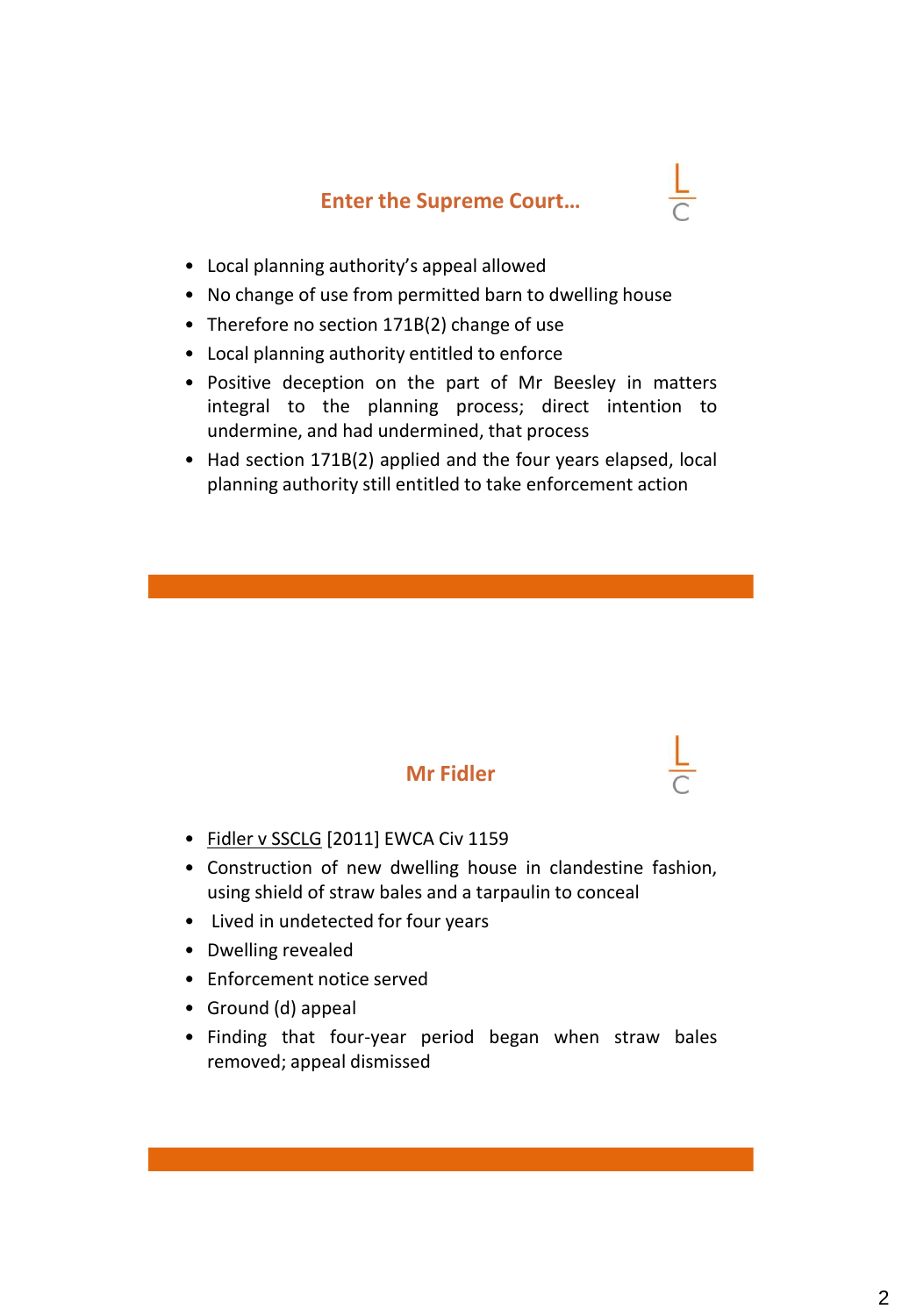# **Enter the Court of Appeal…**

- 
- Inspector's decision upheld by High Court
- Permission to appeal granted by Court of Appeal
- 1 September 2011: permission to appeal set aside by Court of Appeal
- "…this is a paradigm case of deception which disentitles an appellant from relying upon the four-year rule."

### **Postscript**

- 13 June 2014: High Court section 187B injunction order requiring permanent compliance within 90 days with the requirements of identified enforcement orders, including the requirement to demolish the dwelling house
- Suspended pending outcome of Mr Fidler's section 78 appeal seeking planning permission for the dwelling as an agricultural worker's dwelling
- Functional need conceded
- Inspector's decision imminent….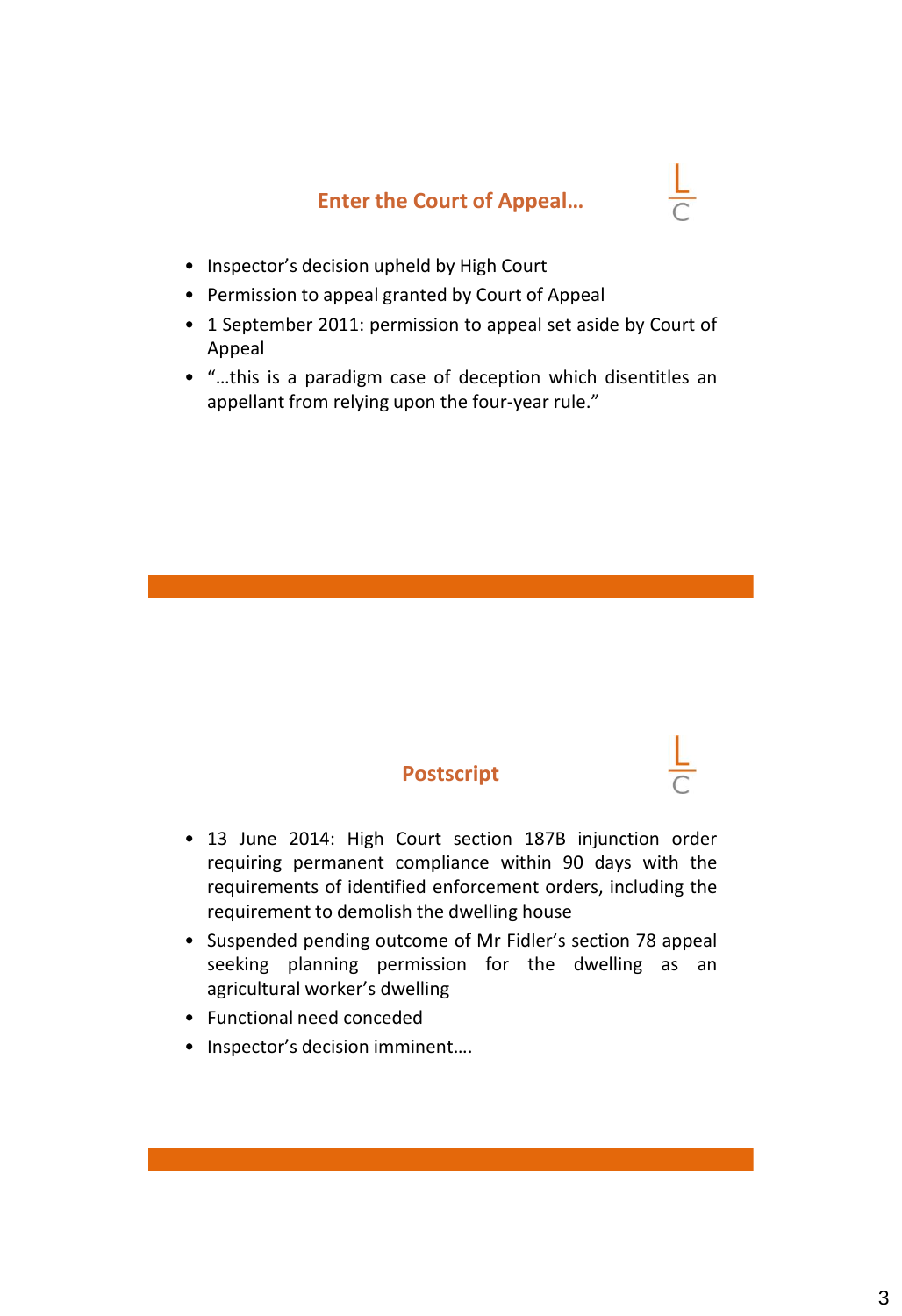#### **Enter Parliament…**

- Sections 171BA, 171BB and 171BC
- Entitlement of local planning authority to apply to the magistrates' court for a "planning enforcement order"
- Entitles enforcement action at any time in "the enforcement year"
- Applies whether or not the section 171B time limits have expired and does not prevent the taking of enforcement action after the end of the enforcement year but within those time limits

#### **Section 171BB: procedure**

- Application relating to apparent breach of planning control within 6 months beginning with date on which evidence of the apparent breach sufficient in the local planning authority's opinion to justify the application came to its knowledge
- Certificate conclusive evidence
- Service and entitlement to appear before the court and be heard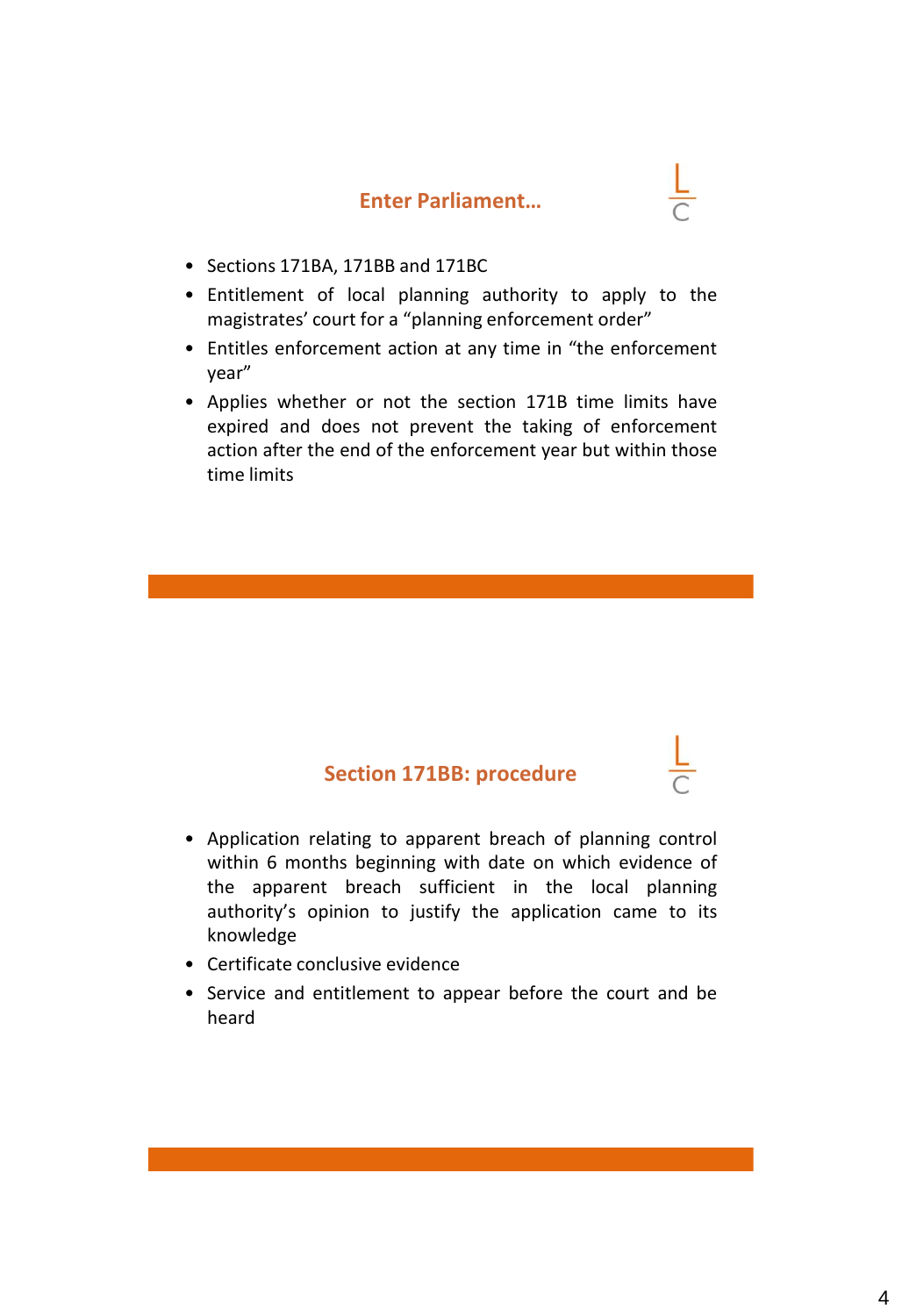

- Standard of proof is balance of probabilities
- Court needs to be satisfied that the apparent breach or any of the matters constituting it has (to any extent) been deliberately concealed; and
- It is just to make the order having regard to all the circumstances
- The order must identify the apparent breach and the date of the court's decision

### **The Empire Strikes Back…**

- Bonsall case
- Reliance upon concealment to defeat application, but no planning enforcement order
- Can one now rely upon concealment if no planning enforcement order? Is this a permissible side-stepping of the Act?
- Permission to appeal granted by Lord Justice Sullivan on the point
- Jackson v SSCLG case last week in High Court: same point; Judgment reserved…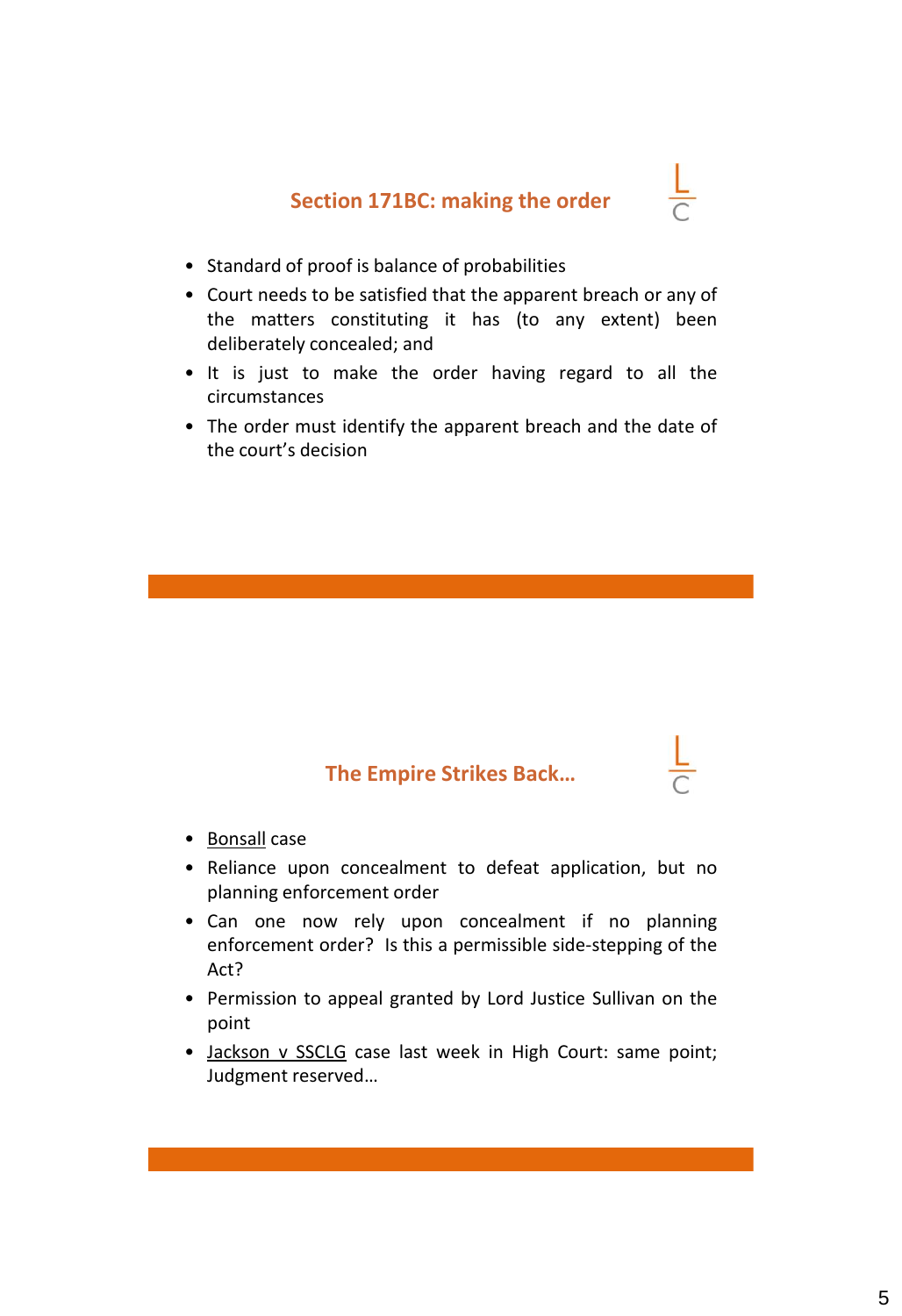# **SSCLG v Ahmed [2014] EWCA Civ 566**

- Planning permission for 3-storey building
- 4-storey building built
- Enforcement notice
- Appeal, including grounds (a) and (f)
- No application for permission for 3-storey building under ground (a)
- Appeal dismissed by Inspector
- Appeal upheld by High Court
- SSCLG's appeal dismissed by Court of Appeal

### **The upshot**

- Section 177(1) power to grant planning permission on appeal linked to ground (a) appeal rather than ground (f)
- Planning permission could have been granted for 3-storey scheme
- If there is an "obvious alternative which would overcome the planning difficulties, at less cost and disruption" than the requirements of the enforcement notice, the Inspector should consider it *even if not invited to do so*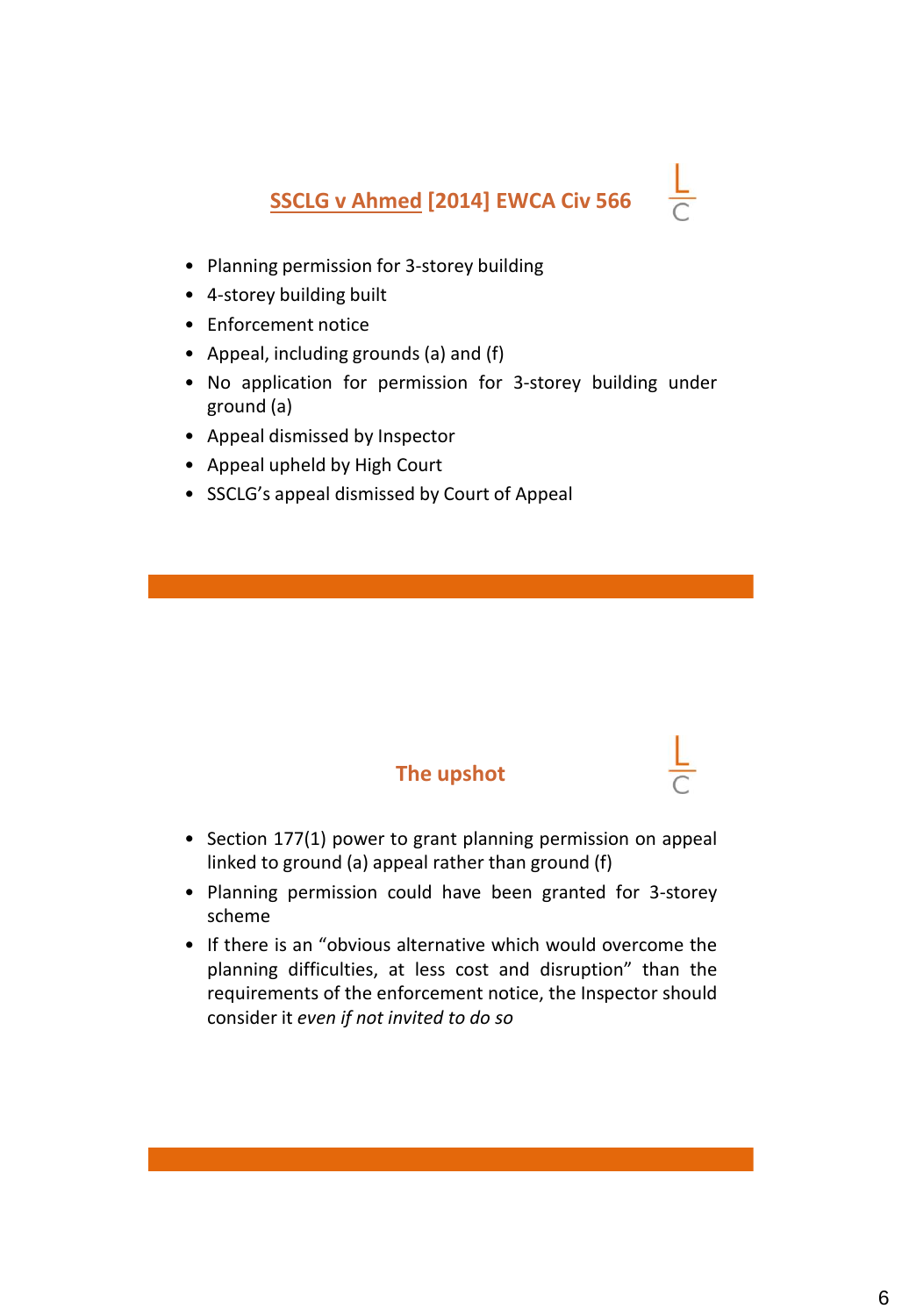### **The tests**

- Is there an "obvious alternative"?
- Is it in relation to "the whole or any part" of the matters stated in the enforcement notice as constituting a breach of planning control, or is it in relation to "the whole or any part of the land to which the notice relates"?
- Would it overcome the "planning difficulties"?
- Would it be less costly and less disruptive than complying with the requirements of the enforcement notice?
- Would the granting of planning permission under ground (a) (and a consequential variation of the requirements of the enforcement notice under ground (f)) "cause injustice" to the local planning authority or others?

# **SSCLG v Ioannou [2014] EWCA Civ 1432**

- Unauthorised conversion of single family dwelling house into five self-contained flats
- Enforcement notice
- Appeal on grounds (a), (d), (f) and (g)
- Submission that Inspector could invoke ground (f) to enable an alternative 3-flat scheme to be implemented
- Ground (g) appeal allowed by Inspector: compliance time extended
- High Court accepted submission that Inspector had power to enable a 3-unit scheme to be implemented (combination of section 173(4)(b), ground (f) and section 173(11))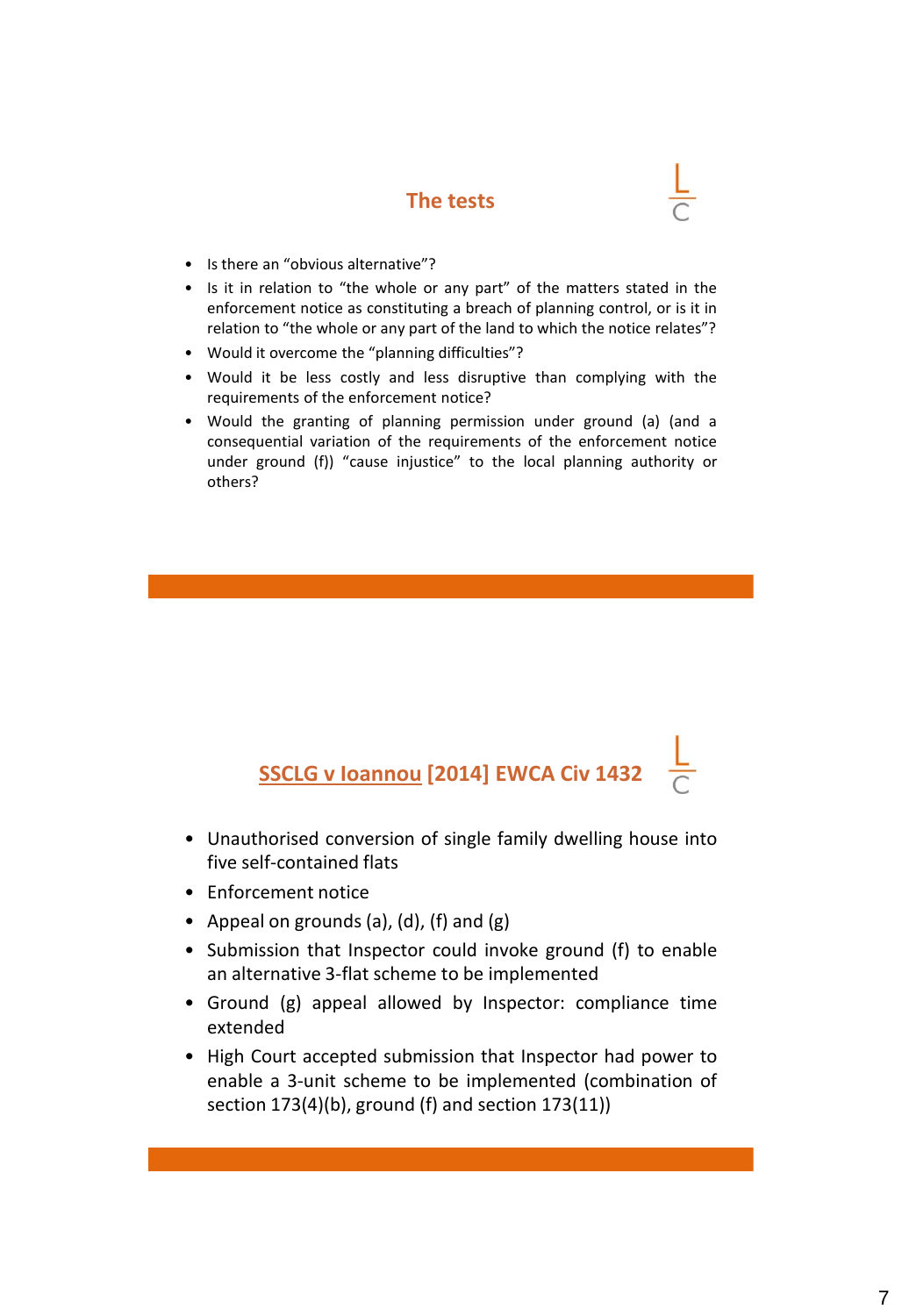### **The upshot**

- SSCLG's appeal allowed by the Court of Appeal
- Only buildings, works or activities in existence when the enforcement notice was issued can benefit from section 173(11)
- The Inspector's conclusion that he did not have power under ground (f) to consider the 3-flat scheme was correct
- If an alternative scheme is put forward, but which is not part of the matters stated in the notice as being in breach of planning control, the Inspector can allow the ground (g) appeal and extend the compliance period so that the merits of the alternative can be properly explored with the local planning authority

### **The reach of enforcement notices**

- Unauthorised material change of use
- Enforcement notice can require removal of operational development even if ordinarily immune from enforcement action (passage of time) or outside planning control
- The operational development must be "integral to" or "part and parcel of" the unauthorised material change of use
- See Murfitt v SSE (1980) 40 P&CR 254 and Somak Travel Ltd v SSE [1987] JPL 630